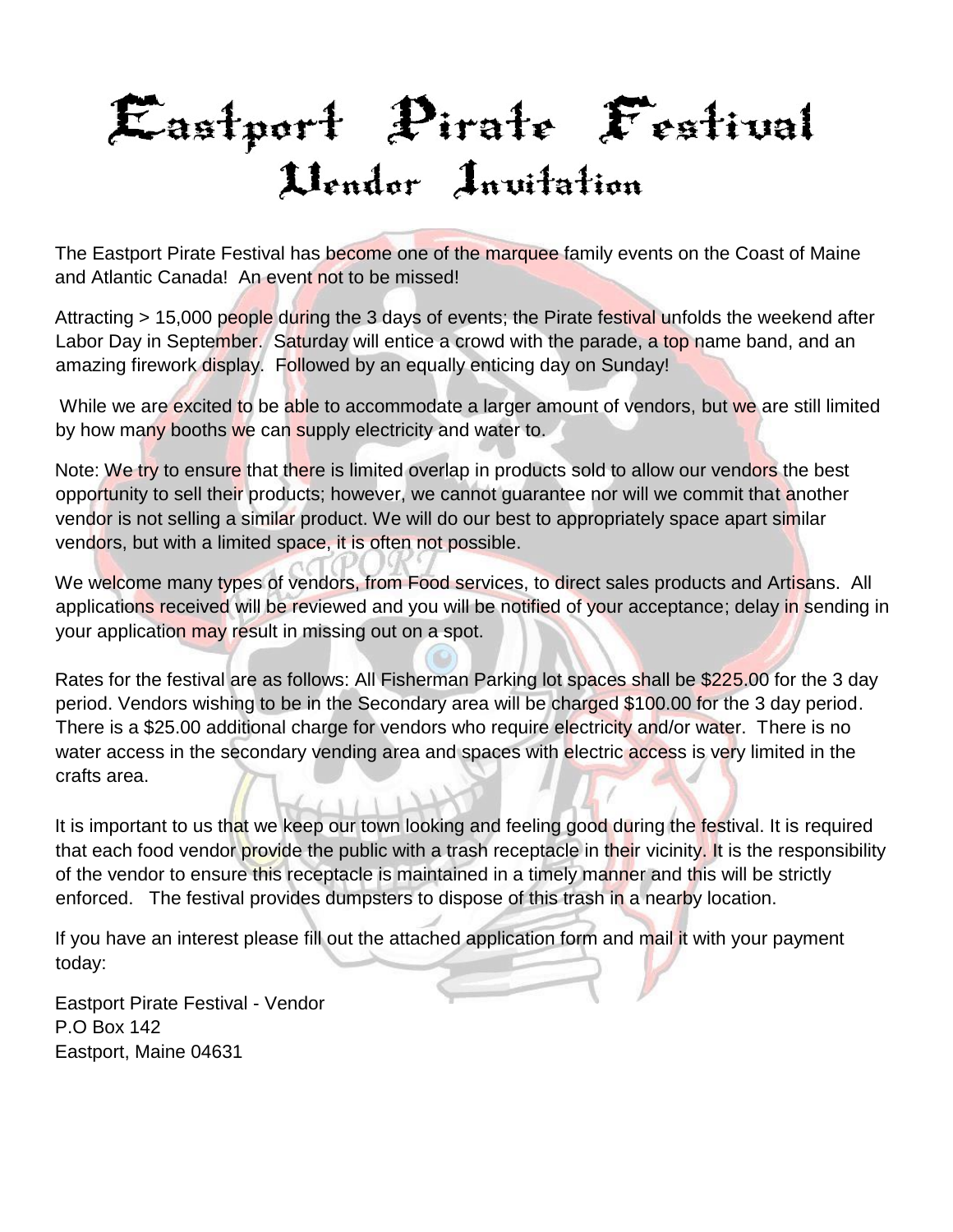## **VENDOR APPLICATION FORM**

**EASTPORT PIRATE FESTIVAL VENDOR RULES AND CONTRACT** 

- 1. Each space is 10 ft. x 10 ft. Vendor locations will be clearly marked. Any vendor using additional space will be charged for another vending area. This includes awnings, trailer tongues, storage freezers etc. Please Measure your trailer including these things and submit accordingly.
- 2. Rates: Fisherman pier parking lot spaces are \$225.00 for the 3 day period. There will be a \$25.00 additional charge for vendors who require electricity and/or water. Vendor spaces at the Police parking area will be charged \$100.00 for the 3 day period and the extra charge for power still applies.
- 3. Set up: Vending set-up before Friday Noon, through 5PM Sunday. Arrangements are made with large trailers and booths in the Fisherman Pier parking area to meet at the same time for ease of setting up. We will not be held responsible if you are unable to get into your space if you do now show up for this complicated set up. Electricity will be 110 until Friday morning, plan accordingly.
- 4. Placement: We operate our placement on a seniority basis, those returning vendors will have first choice to their existing placement until June 15<sup>th</sup>, if your application has not been received by this date, you are conceding your placement to the next person in line based on seniority. This is strictly enforced to maintain integrity of the vendor system.
- 5. Vendors may reserve no more than four spaces. A confirmation will be sent when vending area has been determined. The vendor map is finalized the week of the festival; special requests will be considered but not guaranteed.
- 6. Payment must be cash, certified check or money order. Personal checks are accepted only until August 10th.
- 7. *We reserve the right to approve and/or deny vendors and jury items sold.*
- 8. Vendor shall state what type of wares to be sold. No illegal or dangerous merchandise will be allowed. Nothing that litters the streets is permitted (ex: silly string and fart bags)
- 9. **Each food vendor will provide the public with a trash receptacle in their vicinity. It is the responsibility of the vendor to ensure this receptacle is maintained in a timely manner and this is to be strictly enforced.** Dumpsters are provided within a reasonable distance by the festival committee for Vendor use.
- 10. Vehicles will be allowed in the vending area for loading and unloading only. "Camping out" in the vending area only permitted upon approval. Vehicles left in the vending area during festival hours will be towed without question at your expense.
- 11. Vendors will not be allowed to sell their wares outside of assigned areas. There will be no vending on streets or sidewalks, unless specified in your contract or space assignment.
- 12. Vendors will be responsible for clean-up of their assigned area and immediate surroundings upon closing of the festival.
- 13. Vendors will adhere to all instructions of the Eastport City Manager, Police, Fire Chief, and Pirate Festival Committee and/or Vendor Committee. Failure to do so will result in immediate termination of vendor privileges.
- 14. Vendors are permitted to stay open until activities cease per day at their discretion. All vending shall cease at 5pm on Sunday, end of festival.
- 15. Hours: Fisherman pier vendors are required to operate **minimum** hours of noon-6pm Friday, 10am-6pm on Saturday and 10am – 2pm on Sunday. Police lot vendors are excused from Friday hours if they so choose, with the exception of any trailers placed in this lot. Saturday and Sunday are both required.
- 16. Food vendors are asked to submit proof of insurance including Eastport Pirate Festival along with your application.
- 17. Cancellations made after Aug  $30<sup>th</sup>$  will not be refunded.